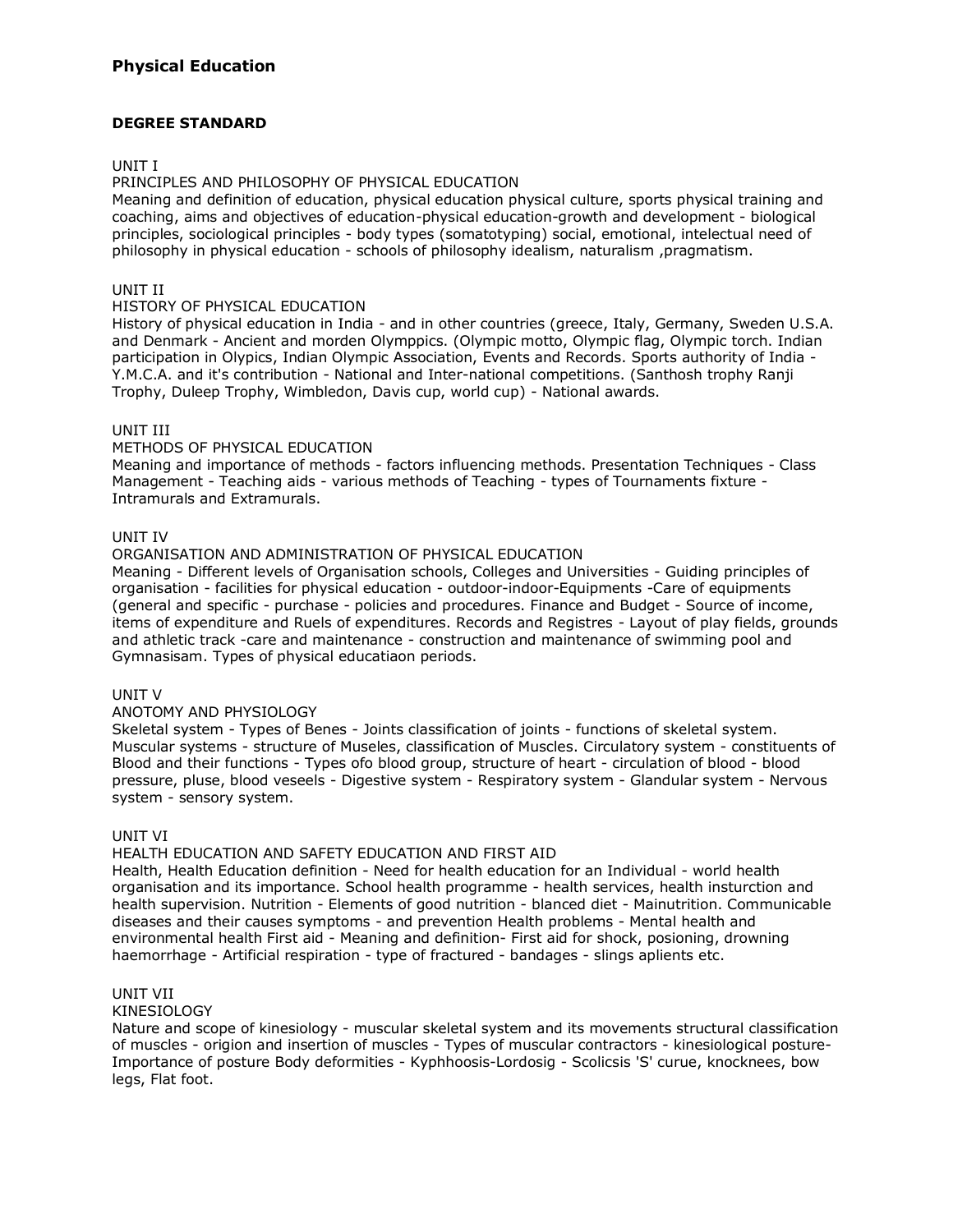# **Physical Education**

## UNIT VIII

#### CARE OF ATHLETIC INJURIES

Types of injuries, dioagnosisi and treatment (Sprain, strain, Laceration, Contusion and Abrasion) Fracture and Dislocattion - Diagnosis and treatment Physiotherapy, Application and effect (Hydro therapy, cold compress, hot water bag, contrast bath (hot and cold) whirl-pool bath vapour bath - Electro therapy Infrared, Diathermy). Massage Manipulation and appliciation, strapping and supports - Reconditioning the injured athlets.

### UNIT IX

# RULES OF GAMES AND SPORTS AND OFFICIATING

History of the Game/Sport - World and Indian. Important Tournaments in India and International Rules of Games and Sports - Athletics, Badminton, Basketball, Cricket, Football, Hockey, Kabaddi, Kho-Kho, Handball, Volleyball, Tennis, Swimming measurements and equipments for above games and sports.

# UNIT X

#### CAMPING AND RECREATION

Meaning and importance of camping and recretaon - Aims and objectives of camping - Camp leaders, types of camps - camp Activites - Compfire Programme - Layout of campsite - location, facilities - Camp games - Camp crafts - Recreation - Agencies providing recreation - Government and voluntary agencies. Aims and objectives of recreation.

#### PAPER -II

# UNIT I

#### RESEARCH PROCESS AND ELEMENTARY STATISTICS

Nature and scope of Research in physical education - types of research - formation of Research Problem - Hypothesis - Sampling - Research designs - Methods of Research - Tools and techniques for data collection - Research report. Types of statistical process - application of statistics in physical education - Data,measures of central tendency and variability, correlation and normal probability curve - Graphic representation of data - reliability.

UNIT II

#### SPORTS PSYCHOLOGY

Learning - types of learning (trial and error conditional, insight, imitation) - laws of learning - learning curve, - motivation, intrinsic and extrinsie motivation on learning and performance - personality and emotion of performance - Influence of sports on behavioural patterns - politics and sports.

#### UNIT III

#### TEST, MEASUREMENT AND EVALUATION

Meaning and definition - Test, Measurement and Evaluation - Scientific authenticity of tests - Test administration - Tests for physical fitness, motor fitness, motor ability and motor educability - Games skill tests - soccer, basketball, badminton, hockey, volleyball and tennis.

#### UNIT IV

#### SCIENTIFIC TRAINING METHODS AND COACHING

Specific training programme for the development of strength, speed, endurance, and flexibility - Technical and tactical preparation of sports persons - application of principles related to equilibrium factors affeccting equilibrium leverage, mechanical advantage - work, power, energy - kinetic enerpotential energy, load - critical analysis of circuit training, interval training, fartlek training progressive resistance training - preparation of schedules - weekly, monthly schedules - planning and periodization of schedules - short and long term planning.

### UNIT V

EXERCISE PHSIOLOGY

Skeletal muscles - structure and functions - chemical composition - muscular basis of contraction of